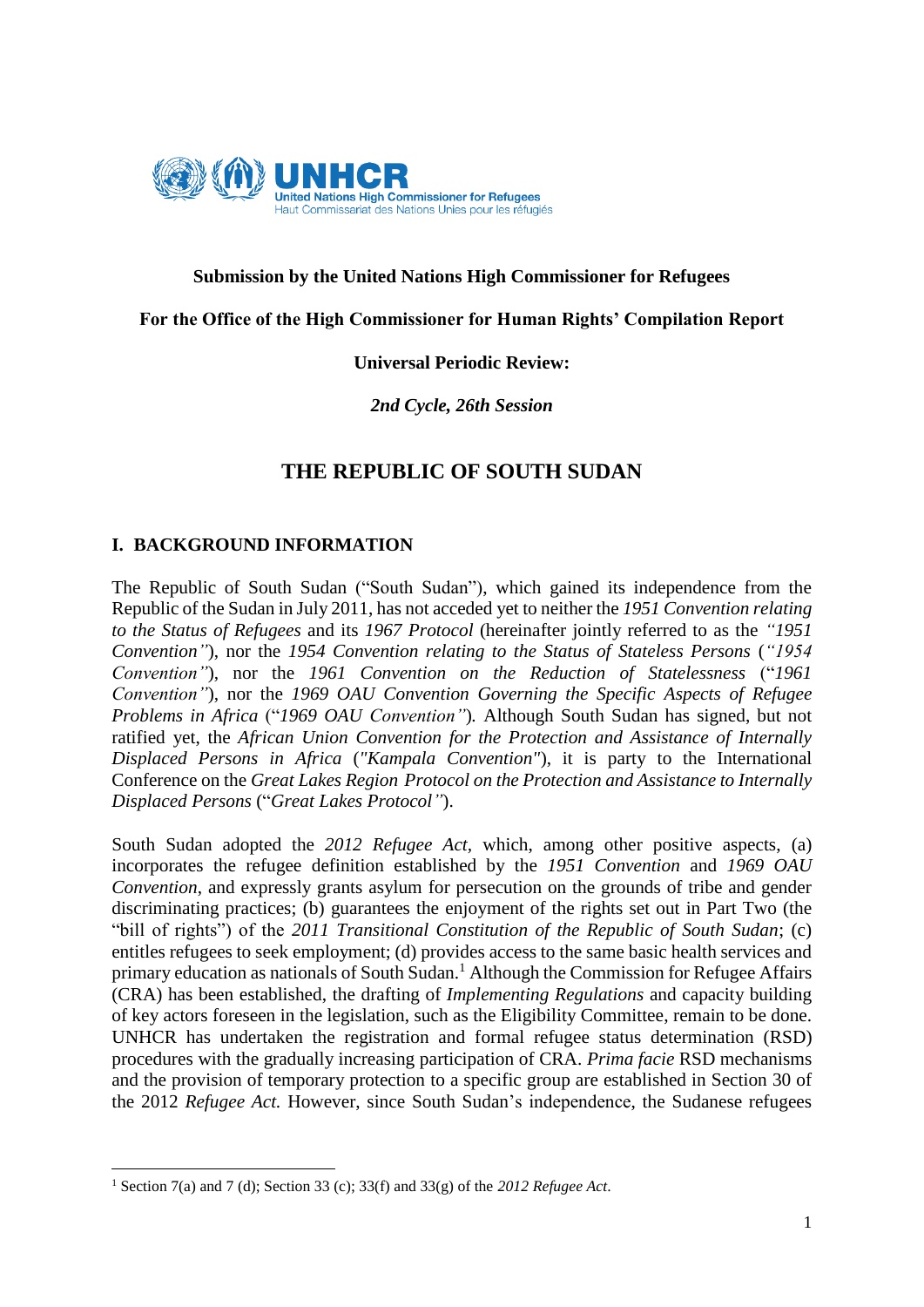have been the only group to be recognized *prima facie* as refugees<sup>2</sup>. South Sudan has also adopted the *2011 Nationality Act,* which confers equal rights to women and men.

As of 31 October 2015, there are some 265,288 registered refugees residing in South Sudan, the vast majority of whom (92 per cent) are Sudanese. Approximately 49.3 per cent are male, 50.7 per cent are female, and 60.3 per cent are children under 18 years of age. There are also some 688 registered asylum seekers, mostly from Federal Democratic Republic of Ethiopia, Eritrea and the Somali Republic, of whom 73.4 per cent are male, 26.6 per cent are female, and 12.4 per cent are children under 18 years of age. Additionally, an estimated 600 Burundians are pending screening registration as asylum seekers. At present, there are no documented cases of stateless persons in South Sudan. It is also estimated that, as of 31 October 2015, there are some 1.66 million internally displaced persons (IDPs) in South Sudan.

### **Non-Sudanese Refugees and Asylum-Seekers in South Sudan:**

Since 9 July 2011, South Sudan had already hosted nearly 21,800 registered refugees (4,863 from Federal Democratic Republic of Ethiopia, 15,916 from the Democratic Republic of Congo and 1,014 from the Central African Republic), who had benefited a *prima facie* refugee status recognition, while South Sudan was still part of the Republic of the Sudan. Following its independence, South Sudan continued to acknowledge their refugee status and to protect them.

Ethiopian Refugees**:** As of 31 October 2015, there are 4,206 registered Ethiopian refugees from the Anuak community residing in South Sudan. Most of them arrived in 2003 during the Gambella uprising. Approximately half of them are hosted in Gorom refugee camp outside Juba in Central Equatoria. The rest are mostly self-reliant and settled around Pochalla in Jonglei State. In 2014, some 500 Anuak Ethiopians opted to repatriate voluntarily with UNHCR's assistance following the onset of conflict in South Sudan.

Congolese Refugees**:** As of 31 October 2015, 15,602 registered Congolese refugees having fled attacks from the Lord's Resistance Army (LRA), in 2008, are hosted mostly in refugee sites around Yei in Central Equatoria State and around Yambio in Western Equatoria State.

Central African Refugees**:** As of 31 October 2015, 1,880 registered refugees from the Central African Republic reside in South Sudan, mostly in refugee sites around Yambio in Western Equatoria State. They have also fled LRA attacks in their country of origin, in 2008.

Asylum-Seekers: As of 31 October 2015, South Sudan hosts 688 registered asylum-seekers. They are comprised mainly of 510 Ethiopians, Eritreans and Somalis, who have been residing in various locations (e.g. Juba, Bentiu, Bor, Malakal). Specifically, after the outbreak of the civil conflict in December 2013, they fled, along with IDPs, into Protection of Civilians (POCs) sites. With IOM's and UNMISS's assistance, asylum-seekers residing in POCs sites outside Juba were transferred to Juba under the assumption that they were immigrants seeking to be repatriated. Although many foreign nationals did repatriate, this residual group raised protection concerns vis-à-vis their respective country of origin, and were subsequently registered as asylum-seekers by UNHCR/CRA. CRA, in negotiation with UNHCR, UNMISS and various humanitarian actors, arranged, in cooperation with the State and Western Equatoria's local authorities to offer protection and support to those wishing to be relocated to

**<sup>.</sup>** <sup>2</sup> Initially registered and recognized by UNHCR at the onset of the influx, the Ministry of the Interior in South Sudan subsequently endorsed the *prima facie* recognition of this group by letter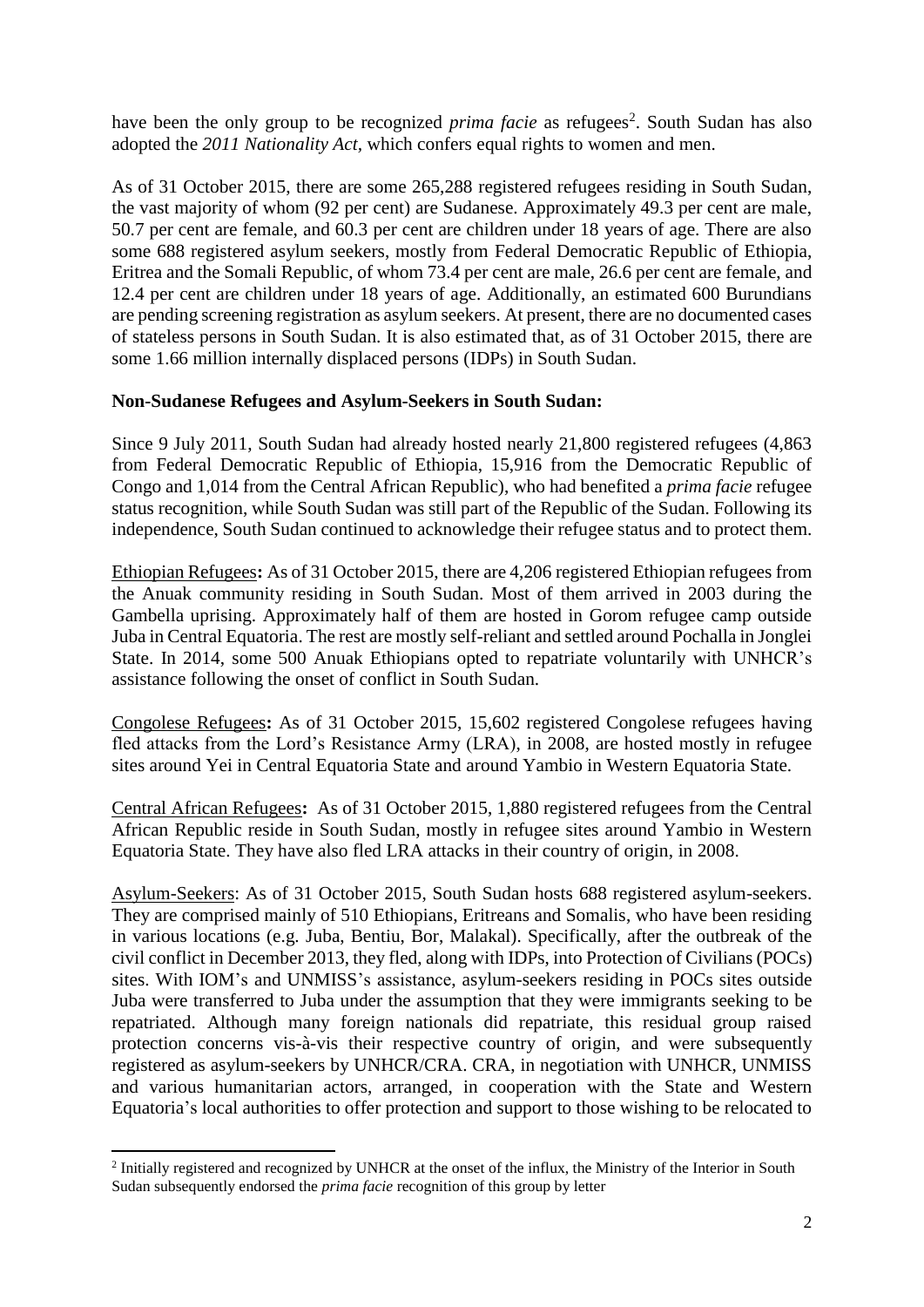a refugee camp near Yambio. This option was accepted by nearly 100 of them. For the rest of this group, CRA authorised them to remain in Juba and to offer them protection upon closure of the POC site in Juba by UNMISS, in early September 2015.

Additionally, between May-June 2015, approximately 600 Burundians in the Juba area sought to apply for asylum as a result of the violence eruption in Burundi surrounding the presidential election. Although CRA was initially sceptical of these individuals' motives given Burundi's remoteness, it started registering them as asylum seekers, in early December 2015.

## **Sudanese Refugees:**

Comprising 96 per cent of the refugee population living in South Sudan, 243,600 Sudanese refugees are registered as of 31 October 2015. Most of them arrived during the second semester of 2011 (some 76,800) and during 2012 (some 100,000) and their immigration flow, especially from the South Kordofan State, continues to arrive. Some 132,644 Sudanese refugees come from Blue Nile State in Sudan and are hosted in four camps located in Maban County in Upper Nile State, while some 111,420 Sudanese refugees come from South Kordofan State in Sudan and are mainly hosted in a camp and a site in Parieng County in Unity State. Some 5,900 Sudanese refugees are residing in the Juba urban area and some 2,400 are residing in Yei River Country (around 1,400 in Lasu Refugee Settlement and around 1,000 in Yei urban area).

## **Internally Displaced Persons (IDPs):**

On 15 December 2013, fighting broke out in Juba between the members of the Presidential Guard and the Sudan People's Liberation Army (SPLA) subsequently splitting forces loyal to the Government and to former Vice-President Riek Machar. In the days that followed, the conflict spread to the States of Jonglei, Unity and Upper Nile. Since then, the conflict has created a major protection crisis and forced more than 2.27 million people to leave their homes.

By the end of October 2015, conflicts and food insecurity have triggered significant internal displacement as well as refugee outflows with 1.66 million IDPs and over 630,000 refugees fleeing to neighbouring countries. Close to 200,000 IDPs have sought protection within six UNMISS bases in South Sudan (Juba, Bor, Bentiu, Malakal, Melut and Wau). A smaller number is accommodated in collective accommodations, including empty public buildings and schools. However, due to continuous armed clashes between the government forces (SPLA) and the opposition (SPLA/IO) and/or militias affiliated with warring sides, the overwhelming majority of IDPs is living outside managed sites, in host communities or in areas with difficult access.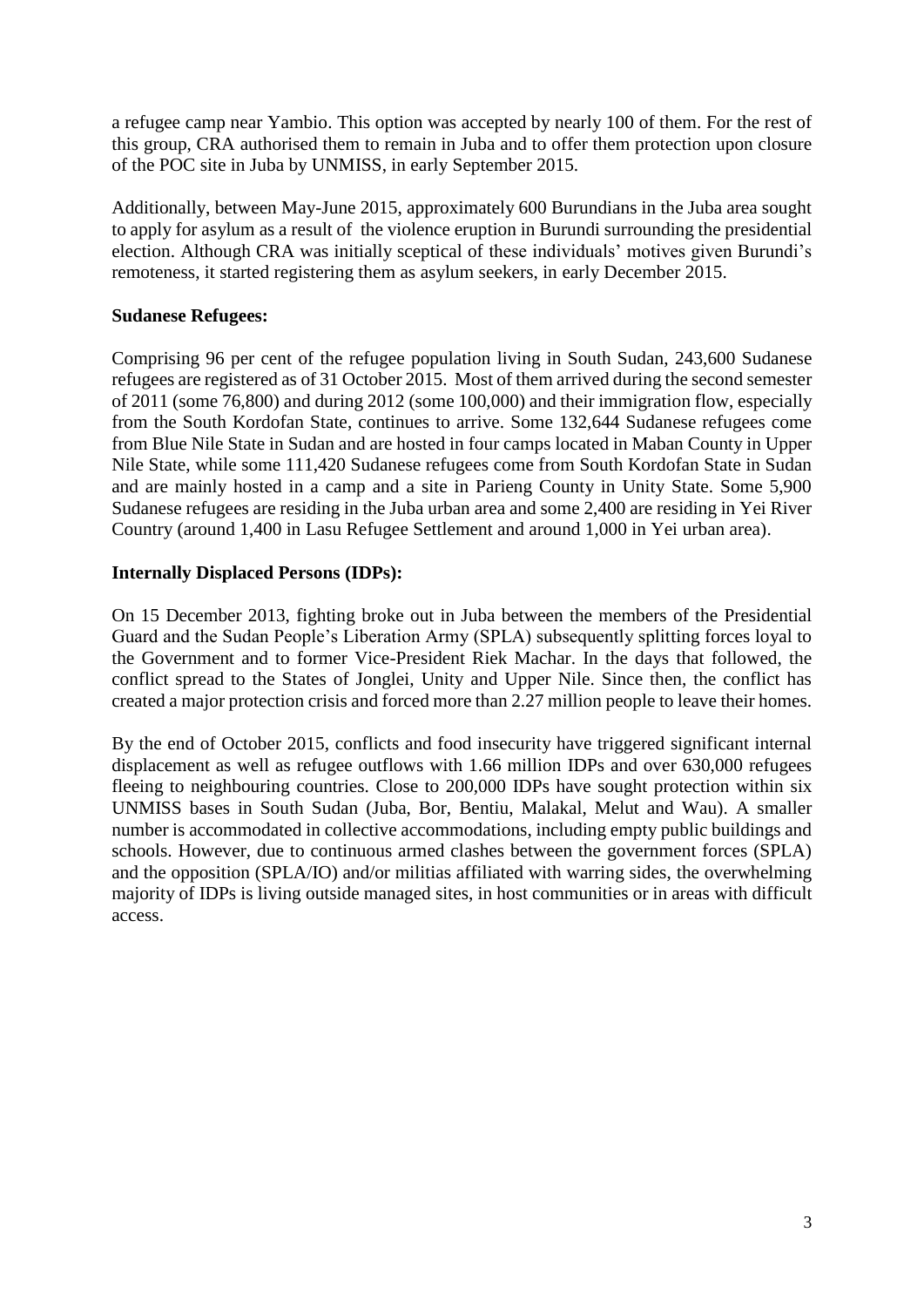On 23 January 2014, under the auspices of Intergovernmental Authority on Development (IGAD)<sup>3</sup> , the *Cessation of Hostilities Agreement*<sup>4</sup> was signed between the Government of the Republic of South Sudan and SPLM/A – IO. The IGAD Monitoring and Verification Mechanism for South Sudan, headquartered in Juba, was set up shortly after, with a mission to support the mediation process by monitoring, investigating and reporting the two Parties' compliance with the *Cessation of Hostilities Agreement*. Finally, the *Agreement for Resolution*  of the Conflict in the Republic South Sudan ("Peace Agreement") was signed in August 2015<sup>5</sup>.

# **II. ACHIEVEMENTS AND POSITIVE DEVELOPMENTS**

*Accession to the* 1951 Convention *and* 1969 OAU Convention

**.** 

The *Bill* adopting the text of the *1951 Convention* has been cleared by the Council of Ministers. It was submitted to the National Legislative Assembly, but is still pending as of 20 November 2015. The *Bill* adopting the text of the *1969 OAU Convention* has been cleared by the Council of Ministers, endorsed by the National Legislative Assembly and approved by the President. Only the formality of depositing the accession instrument remains.

#### *Establishment of a national legal framework regarding refugee protection*

UNHCR commends South Sudan's commitment to respect the principle of *non-refoulement* extending the protection to refugees and asylum-seekers on its territory. Although South Sudan has not acceded yet neither to the *1951 Convention* nor the *1969 OUA Convention*, at the *2011 Ministerial Intergovernmental Event on Refugees and Stateless Persons* (2011 Ministerial Meeting), the Government of South Sudan expressed its commitment to enact, by the end of that year, its *Refugee Bill*. Furthermore, the Government of South Sudan committed to nominate and deploy three Commissioners for Refugees to the most sensitive States of the country, where refugee influx is the highest, namely Upper Nile, Unity, and Western Equatoria States.

In view of this pledge, UNHCR congratulates the Government of South Sudan on the adoption of the *2012 Refugee Act*, the establishment of the Commission for Refugee Affairs (CRA) in 2013 and the appointment of Assistant Commissioners in Unity, Upper Nile, Central Equatoria and Western Equatoria. The presence of the Assistant Commissioners has been vital in order to maintain close relations with the host community and state political/police officials. Working

<sup>&</sup>lt;sup>3</sup> In 1983 and 1984, through UNHCR initiative, six countries in the Horn of Africa -- the Republic of Djibouti, Federal Democratic Republic of Ethiopia, the Republic of Kenya, the Somali Republic, the Republic of the Sudan and the Republic of Uganda - took action to establish an intergovernmental body for the development and drought control in their region. In January 1986, the Assembly of Heads of State and Government met in Djibouti to sign the *Agreement,* which officially launched IGADD headquartered in Djibouti. After its independence, Eritrea became the seventh member in 1993. The Intergovernmental Authority on Development (IGAD) in Eastern Africa was created in 1996 to supersede the Intergovernmental Authority on Drought and Development (IGADD). The *IGAD-led Mediation Process for South Sudan* was set up by IGAD Member States in response to the ongoing crisis in the country. The mission of the mediation is to achieve a sustainable, inclusive and comprehensive peace in South Sudan.

<sup>4</sup> *Agreement on Cessation of Hostilities between the Government of the Republic of South Sudan (GRSS) and the Sudan People's Liberation Movement/Army (in Opposition) (SPLM/A in Opposition)* available at: [http://southsudan.igad.int/index.php/2014-08-07-10-47-57.](http://southsudan.igad.int/index.php/2014-08-07-10-47-57)

<sup>5</sup>*Agreement for Resolution of the Conflict in the Republic South Sudan* was signed by the SPLM/SPLA-IO, as well as the Former Detainees and Other Stakeholders, on 18 Aug 2015. After a slight delay, the *Agreeme*nt was also signed by the President of the Republic of South Sudan, on behalf of SPLM/A, on 26 Aug 2015.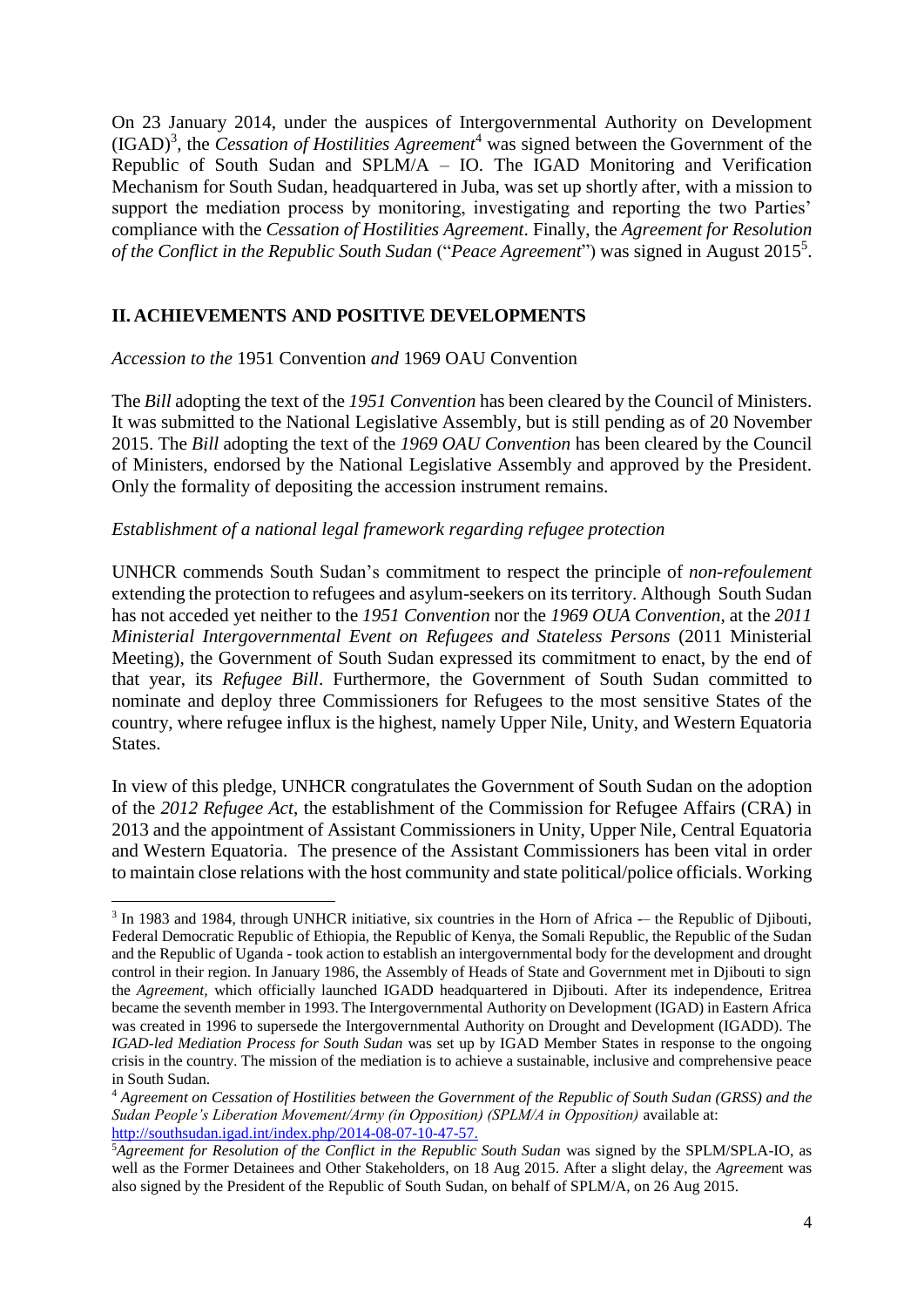level relations are quite positive and have helped to resolve numerous practical issues. National and State governments have provided protection and land for settlement and cultivation reasons to refugees in order to become self-reliant. Work remains to be done on the drafting of the *Implementing Regulations* and the capacity building of key actors foreseen in the national legislation, such as the Eligibility Committee.

# *Adoption of domestic legal framework regarding nationality*

Following its independence, the Government of South Sudan acknowledged the importance of acquiring a citizenship and underscored the fact that, as part of a comprehensive *Strategy to prevent statelessness*, it had already adopted the *Nationality Act* that entered into force on 07 July 2011. The *Nationality Act* confers the same rights to women and men. Gender inclusive terminology is applied expressly throughout the text. Specifically, the *Nationality Act* allows South Sudanese mothers to transfer their nationality to their children. It does not allow foreign women married to South Sudanese men to renounce their foreign nationality before acquiring first the South Sudanese nationality. Moreover, the *Nationality Act* does not prohibit dual or multiple nationality.

Nevertheless, the South Sudanese law does not contain any disposition determining the status of stateless persons and addressing their specific protection needs, such as the issuance of travel documents. While the *Nationality Act* establishes the normative framework, the risk of statelessness subsists as a result of state succession; delayed or/and erroneous implementation of the *Nationality Act*; historical migration; population living close to several undetermined borders; generalized lack of documentation; lack of civil registration and civil status recording system and database; lack of census etc.

# *Commitment to establish a legal framework for the protection of IDPs*

At the *2011 Ministerial Meeting*, shortly after South Sudan's independence and with a view to prevent renewed forced displacement such as those witnessed during 20 years of armed conflict, the Government of South Sudan pledged to accede to and ratify the *Kampala Convention* and to develop the related domestic legal framework, so as to give full effect to this treaty. **6** Indeed, South Sudan signed the *Kampala Convention* on 25 January 2013. The *Bill*  ratifying the Convention has been cleared by the Council of Ministers and was submitted to the National Legislative Assembly on 29 September 2015. However, it is still pending as of 20 November 2015. National legislation to address internal displacement has not developed yet.

# **III. KEY PROTECTION ISSUES, CHALLENGES AND RECOMMENDATIONS**

## **Issue 1: Ensure the civilian character of asylum**

The overall refugee protection context, particularly in Unity and Upper Nile States near the border with the Republic of the Sudan, and in Yida settlement, continues to be compromised by the presence of armed elements and combatants. Their presence is associated to challenges, such as ensuring refugees' physical security and particularly child protection, guaranteeing the

**<sup>.</sup>** <sup>6</sup> UN High Commissioner for Refugees (UNHCR), *Ministerial Intergovernmental Event on Refugees and Stateless Persons - Pledges 2011*, October 2012, available at[: http://www.refworld.org/docid/50aca6112.html.](http://www.refworld.org/docid/50aca6112.html)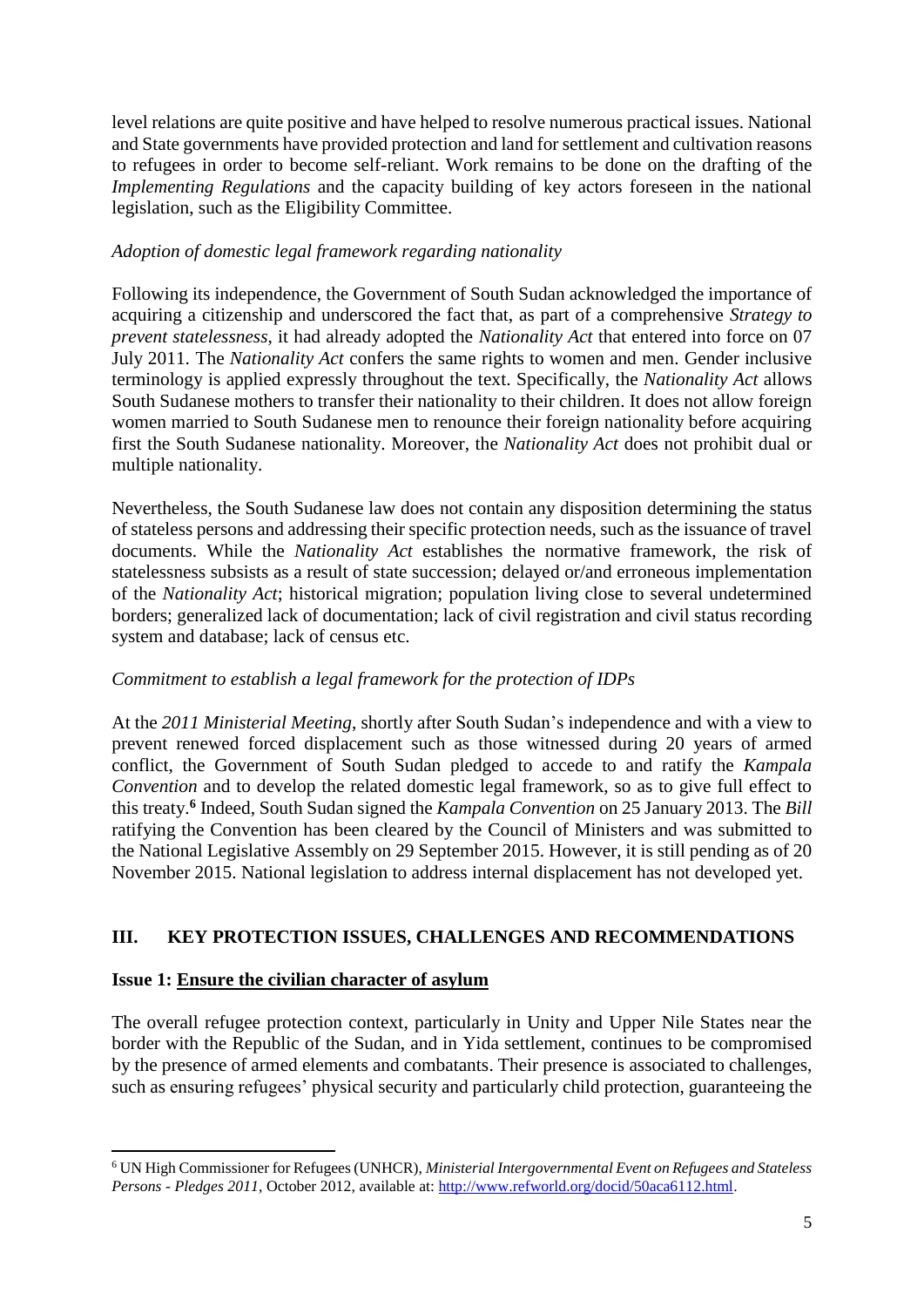maintenance of law and order, deterring voluntary and forced recruitment and Sexual and Gender Based Violence (SGBV).

## **Recommendations:**

UNHCR recommends that the Government of South Sudan:

- a. Commit to pursue the withdrawal of military and irregular armed actors from refugee sites and to enforce their disarmament;
- b. Reduce presence of combatants, armed elements and weapons at refugee sites through initial and continuous screenings carried out by national and local authorities;
- c. Strengthen the presence, capacity building and competence of the South Sudanese government, especially CRA, in the field level;
- d. Reinforce rule of law, through national police deployments and formal justice system to refugee sites;
- e. Support refugees' relocation from Yida settlement to the recently established Pamir camp; and
- f. Raise awareness of local authorities, refugees and local citizens over the negative consequences of voluntary and forced recruitment, particularly child recruitment.

### **Issue 2: Rule of law and access to justice in refugee camps and settlements**

The ongoing conflict in South Sudan has led to the destruction or dismantling of the vast majority of formal courts and constrained the deployment of mobile courts. Currently there are no statutory courts in or nearby any of the refugee sites in South Sudan. As such, access to justice is one of the most serious protection concerns affecting the refugee population. While customary courts are authorized under South Sudanese law to adjudicate misdemeanors, the formal, statutory courts have exclusive jurisdiction over criminal matters (e.g. vandalism, theft, assault, SGBV, murder, etc.). In the absence of formal courts, customary courts have been established by the refugee communities to adjudicate misdemeanours and other disputes in the camps. However, with respect to criminal matters, suspected perpetrators are either detained indefinitely without access to a trial or are being released, thus perpetuating impunity that begets further criminality.

#### **Recommendations:**

UNHCR recommends that the Government of South Sudan:

- a. Implement prevention, investigation, prosecution, and reparation mechanisms to combat crime and protect the victims of human rights' violations in refugee camps and settlements<sup>\*</sup>
- b. Reinforce national law enforcement, judicial and penitentiary services, and promote effective oversight, disciplinary measures, monitoring and accountability mechanisms, transparent remuneration and other incentives, training and professional development on international human rights law, and fair gender, ethnic and religious representation; and
- c. Ensure the (re)-establishment of functioning formal statutory courts throughout the territory, including by deploying mobile courts to refugee camps and settlements.

#### **Issue 3: Accession to international and regional human rights legal frameworks**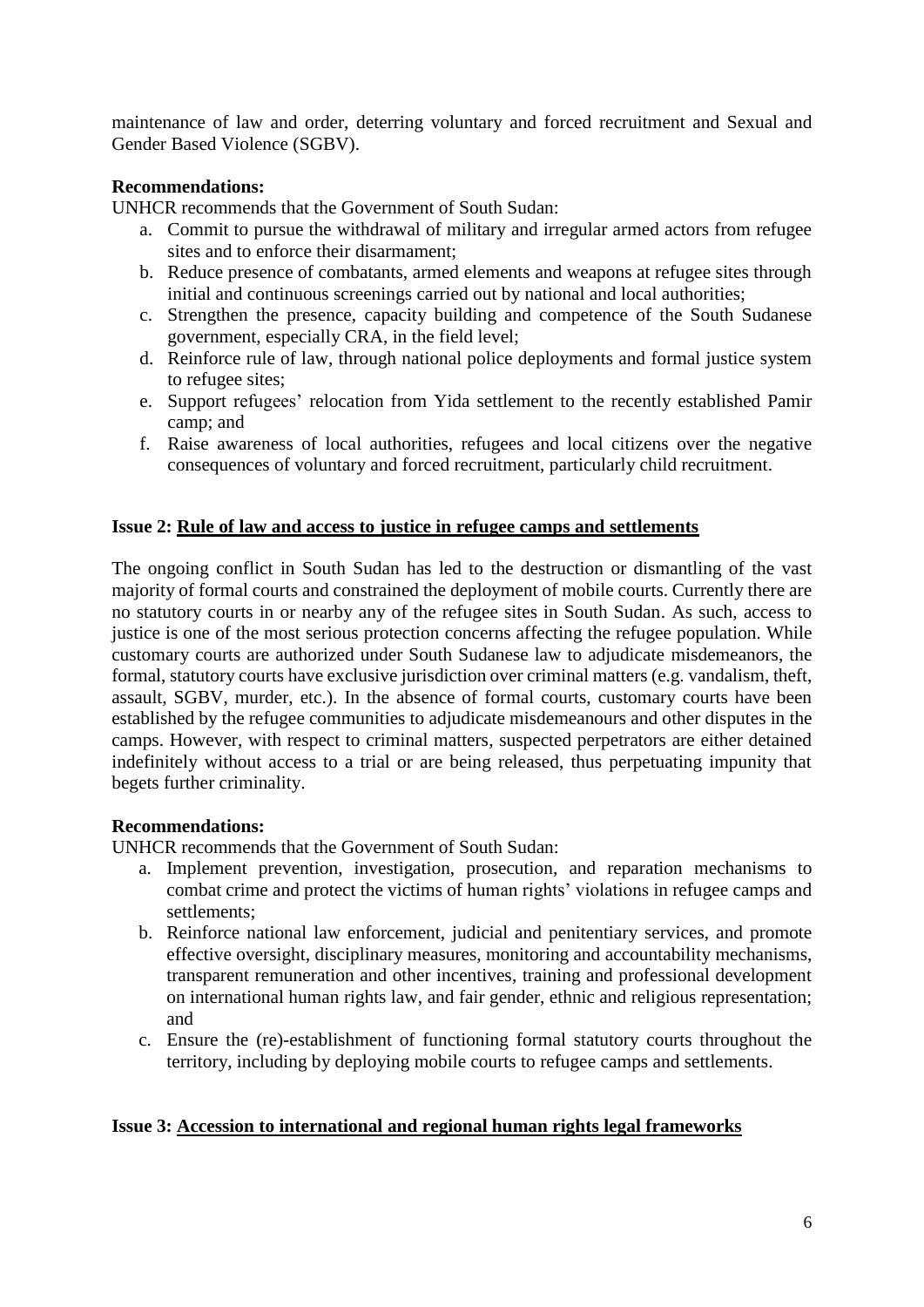Regarding the protection of UNHCR's persons of concern, such as refugees, asylum seekers, IDPs and stateless, South Sudan has made significant progress adopting national laws. However, a gap remains with respect to adherence to international and regional legal frameworks.

### **Recommendations:**

UNHCR recommends that the Government of South Sudan ratifies and accedes to:

- a. The *1951 Convention* without reservations, in particular with respect to the right to seek employment, the right to freedom of movement, and the right to have access to primary education and health care;
- b. The *1969 OAU Refugee Convention*;
- c. The *1954 Convention* and *1961 Convention*; and
- d. The *African Union Convention for the Protection and Assistance of Internally Displaced Persons in Africa* (*Kampala Convention)*.

#### **Issue 4: Legal framework for the protection of IDPs**

Despite the signing of the *Peace Agreement*, its implementation is delayed due to continuous incidents of violence occurring in a number of regions in the country, in particular those belonging to States comprising the Great Upper Nile (Upper Nile, Jonglei and Unity). In addition to the loss of life and destruction of livelihoods, the on-going civil war is hindering millions of South Sudanese persons from accessing basic services, including health and education, and is causing major internal and external displacement. In addition to hundreds of thousand IDPs who have found relative safety in POC sites and among host communities in zones deemed more secure, there are many hundreds of thousands more IDPs who have been displaced multiple times and/or continue to be on the move as a result of direct security threats and the lack of basic support, such as food and medicine. IDPs in POC sites largely lack freedom of movement and are reluctant to exit UNMISS bases, where they have sought protection. IDPs outside POC sites have different levels of freedom of movement, depending on the profile of the host community and level of insecurity in the particular location.

Since the beginning of the crisis, the basic human rights of the civilian population caught in conflict have been violated. Children are exposed to violations of their rights; they have been killed, raped and otherwise abused, while thousands are reportedly forced to join military factions. Children in displacement are often deprived access to education and to a safe environment guaranteeing their development.

Conflict in South Sudan has immense impact on the quality or, in some instances, the very existence of basic services, primarily health care and education. Access to clean water and adequate sanitation is a continuous challenge, while access to food is very limited, due to the conflict and unreliable weather conditions impacting crops. 7

[http://reliefweb.int/sites/reliefweb.int/files/resources/IPC%20Report%20South%20Sudan%20-](http://reliefweb.int/sites/reliefweb.int/files/resources/IPC%20Report%20South%20Sudan%20-%20September%202015%20-Final.pdf)

**<sup>.</sup>** 7 Integrated Food Security Phase Classification (IPC), Republic of South Sudan - Full Report August-September 2015, page 2, available at:

[<sup>%20</sup>September%202015%20-Final.pdf,](http://reliefweb.int/sites/reliefweb.int/files/resources/IPC%20Report%20South%20Sudan%20-%20September%202015%20-Final.pdf) "…an estimated 3.9 million people (3.1 million in Crisis and 800,000 in Emergency) or 34 per cent of the population are classified as severely food and nutrition insecure and are unable to meet their food needs in September. This is an 80 per cent increase compared to the same period last year. Of extreme concern is the estimated 30,000 people in Unity State, who are experiencing Catastrophe and are likely to deteriorate into famine in the absence of urgent and immediate humanitarian access…"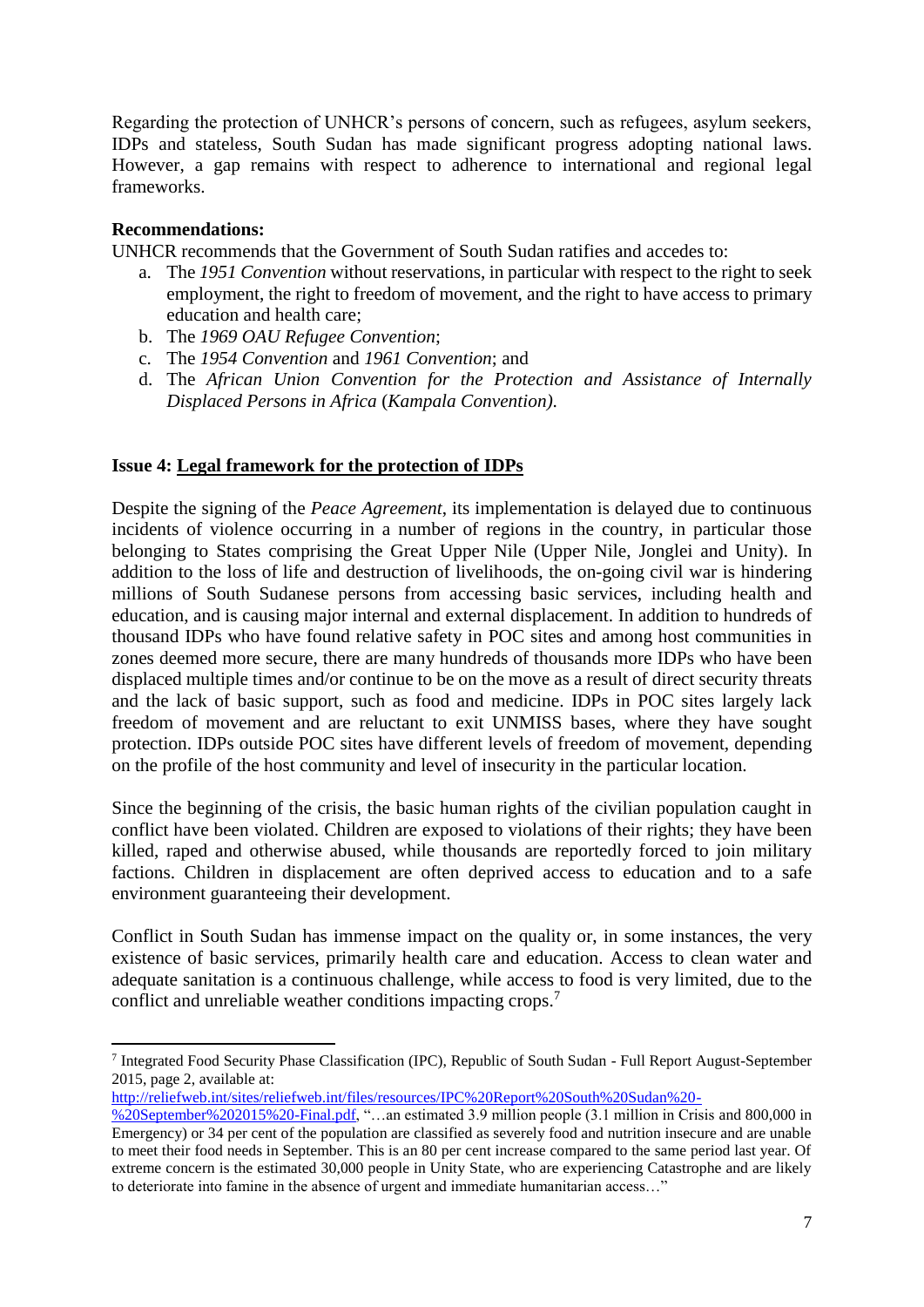Humanitarian access to the most vulnerable categories of the displaced population in remote areas outside POC sites and large host communities has been difficult, or at times impossible, due to the continuous fighting and general insecurity. These challenges are only reinforced by the logistical obstacles resulting from poor or inexistent road networks.

### **Recommendations:**

UNHCR recommends that the Government of South Sudan:

- a. Accords and guarantees IDPs the enjoyment of all their rights as citizens of South Sudan, such as unhindered access to services, including access to humanitarian assistance in the areas under the control of the Government as reiterated in the *Peace Agreement*; and
- b. Establish a comprehensive policy framework on internal displacement, in line with the regional and international standards and create a framework and conditions for the implementation of durable solutions for internal displacement.

## **Issue 5: Promote refugees' local integration**

In order to limit refugees' dependency and to increase their resilience and self-sufficiency in the long term, taking into account the demands for humanitarian aid, South Sudan has to take measures towards this direction. While, the *2012 Refugee Act* provides refugees with the right to seek employment, few refugees can benefit from formal employment, due to the acute economic crisis and the employers' preference to employ nationals. However, the national and state government have provided land to refugees for settlement and cultivation in practically all refugee locations.

#### **Recommendations:**

UNHCR recommends that the Government of South Sudan:

- a. Provide refugees with access to arable land, thereby lessening the need of humanitarian food assistance and allowing them to contribute to the local economy;
- a. Ensure that refugees enjoy the right to seek employment in line with Article 33 (f) of the *2012 Refugee Act*; and
- b. Establish a framework for promoting local integration as a durable solution for protracted refugee situations, particularly where refugees are self-reliant and actively contribute to the local economy and development.

#### **Issue 6: Prevent and eliminate statelessness**

The *Nationality Act* is a positive step forward establishing a national legal framework. Nevertheless, the risk of statelessness subsists as a result of state succession; delayed or/and erroneous implementation of the Nationality Act; generalized lack of documentation, civil registration; lack of civil status recording system and functional authority. This is also due to historical migration flows, such as nomadic populations and individuals of undetermined nationality living close to disputed borders; individuals, who were separated from their families and cannot prove their links to the country (abducted and separated children during the 21 years long war).

#### **Recommendations:**